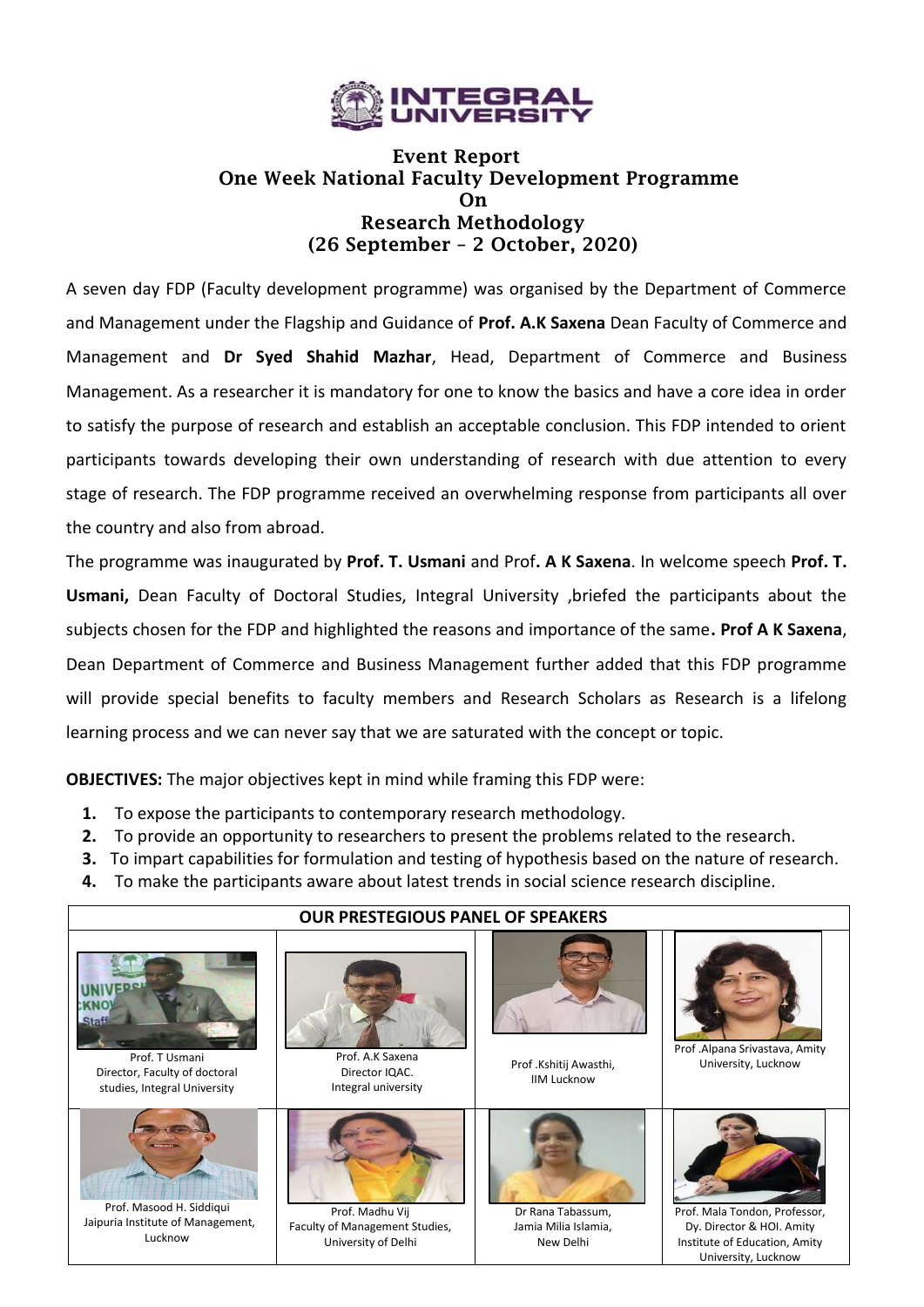#### **TOPICS COVERED IN SEVEN DAYS OF FACULTY DEVELOPMENT PROGRAMME:**

- 1. Defining Research Objectives, Identifying and positioning Research Problem
- 2. Literature Review &Identifying the Research Gap
- 3. Hypothesis Formulation, Instruments of data collection.
- 4. Qualitative Dimension in Research.
- 5. Hypothesis testing and its modalities
- 6. Report Writing
- 7. Ethics in Research & Publication

## **LEARNINGS:**

The FDP helped the researchers in developing an approach towards the importance of identifying and developing correct research problem and selection of suitable research design. How to do proper Literature review and identifying research gap. Why and how hypothesis is used in quantitative analysis. How to appropriately test for differences between groups and how to interpret the results. The second and equally important learning for the participants was to handle huge accumulated literature for questionnaire designing, interpreting literature properly and framing relevant questions, integrating the information into judgments, and expressing those judgments in words. Report writing session helped the participants with tools for identifying their report's main points and supporting details. Suggest several steps writers can take to improve a report's readability. The topic covered in the last session was Ethics in research and publication. The session helped the participants to understand that Ph.D. is a life long journey and the researcher must follow ethical guidelines issued by regulatory committees in order to ensure the safety of the participants of a study, the public at large, and that of the researcher himself.

#### **VALEDICTORY SESSION:**

A brief report of the Faculty Development Program was delivered **by Dr.Syed Shahid Mazhar**, Head Department of Commerce and Management, where he precisely presented a report of all the activities of seven days, he also extended his warm wishes and gratitude to the management of the university, speakers of all the sessions ,participants ,moderators and coordinators.

## **OUTCOME:**

All the sessions were very much informative. The discussed areas are of great benefit for the participants as the topics match with the current research work. Participants were enlightened and benefitted with the wisdom of the speakers. The FDP received a warm feedback from all the participants.

#### **FEEDBACK RECEIVED:**